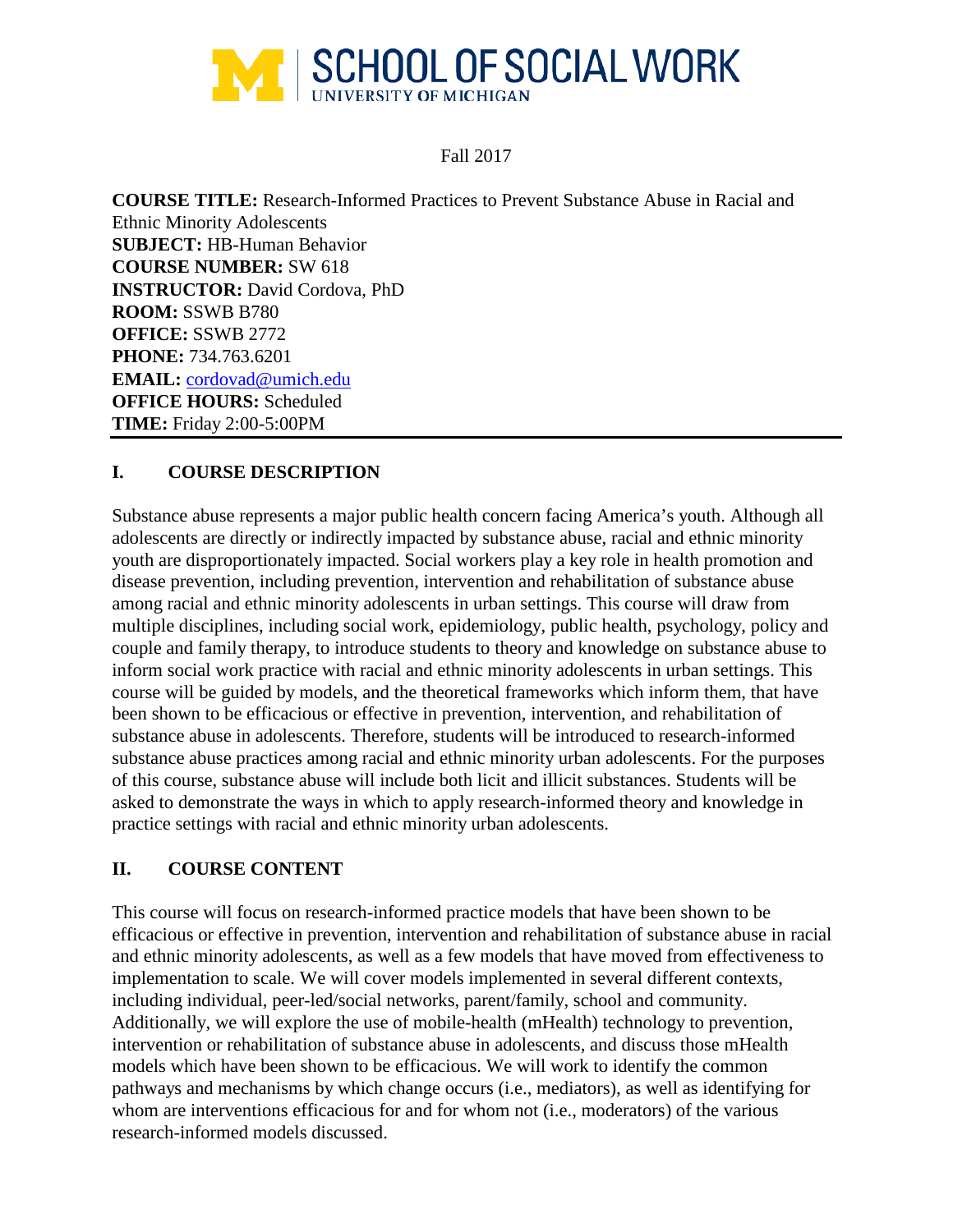Content will include epidemiologic approaches to understand the etiology and antecedents of substance abuse, as well as prevalence rates of substance abuse in racial and ethnic minority urban youth. Additionally, this course will cover etiologic and theoretical models, including the social determinants of health and ecological frameworks, which help inform the development and testing of substance abuse prevention, intervention, and rehabilitation programs. Grounded in a developmental perspective, content will also include genetic, psychological and environmental perspectives to work toward a fuller understanding of substance abuse risk and promotive factors- some of which are proximal to the adolescent, whereas others are more distal- among racial and ethnic minority adolescents.

Content will cover substance abuse health disparities among racial and ethnic minority adolescents as well as important reports and strategic plans, including the U.S. Department of Health and Human Services *National Prevention Strategy*, aimed at working toward health equity and narrowing and ultimately eliminating health disparities experienced by vulnerable populations, including racial and ethnic minority adolescents.

# **III. COURSE OBJECTIVES**

Upon completion of the course, students will be able to:

1. Better understand substance abuse health disparities among racial and ethnic minority adolescents.

2. Develop knowledge with respect to national prevention efforts, including the *National Prevention Strategy*, aimed at achieving health equity and narrowing and ultimately eliminating substance abuse health disparities.

3. Develop knowledge about epidemiologic methodology to: (1) identify substance use and abuse patterns among racial and ethnic minority adolescents, and (2) work toward understanding antecedents and etiology of substance abuse in racial and ethnic minority adolescents.

4. Develop a comprehensive understanding of theoretical frameworks to help guide and inform the development of substance abuse prevention, intervention, and rehabilitation programs.

5. Develop knowledge with respect to efficacious and effective substance abuse prevention, intervention, and rehabilitation models for racial and ethnic minority adolescents.

6. Identify pathways and mechanisms by which change occurs with regard to substance abuse prevention, intervention, and rehabilitation models.

7. Apply theoretical and practical information about research-informed models to relevant practice situations.

# **IV. COURSE DESIGN**

This course will include lecture, discussion, outside resource persons, problem solving exercises, and audiovisual materials. Students will be given an opportunity to reflect on their own biases and values regarding substance use and abuse in an effort to work toward minimizing bias when practicing with this population. Additionally, our shared goal is to establish a classroom environment that will foster the expression of different attitudes, perspectives, and exchange of information among students.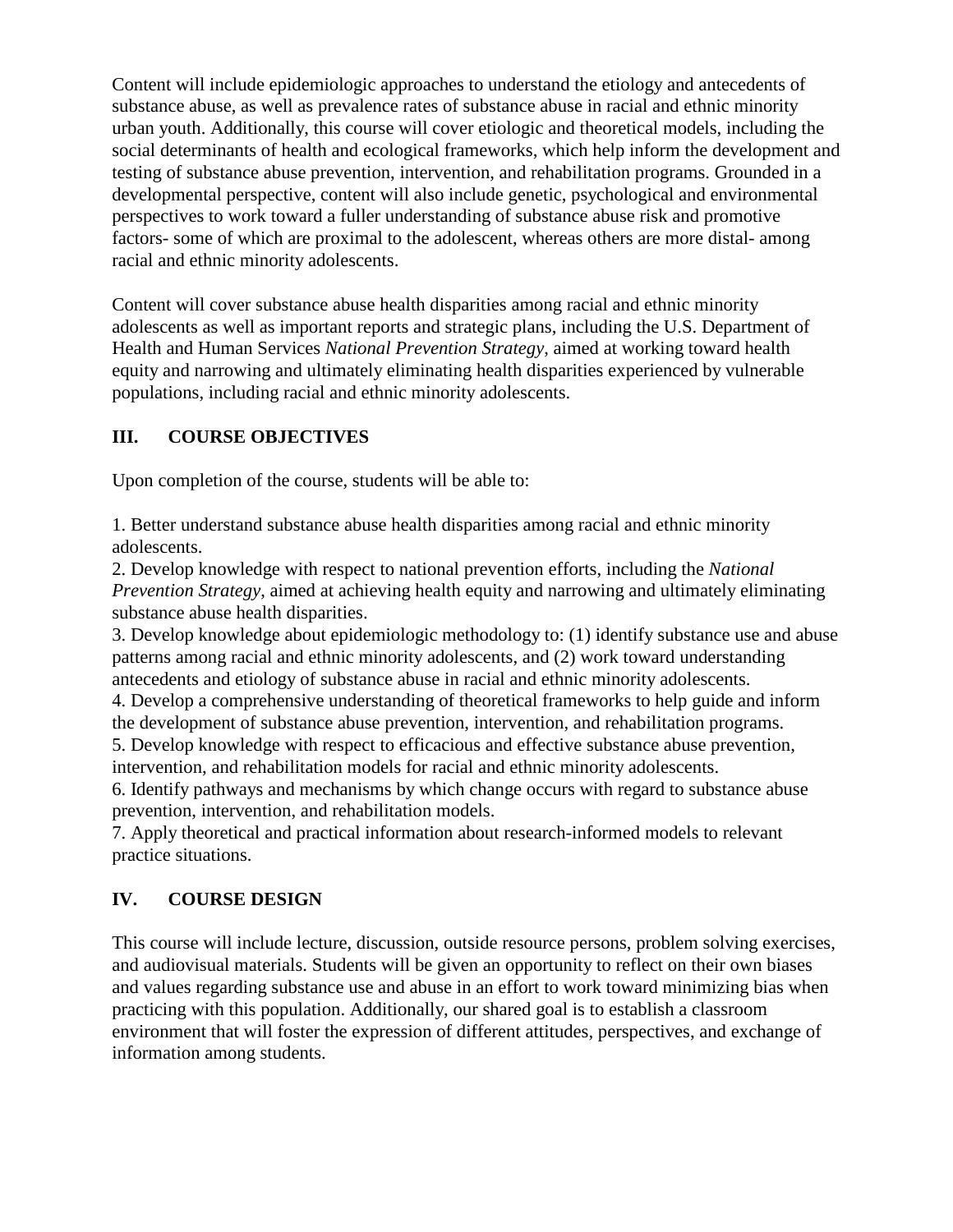# **V. RELATIONSHIP OF COURSE TO FOUR CURRICULAR THEMES**

*Theme Relation to Multiculturalism & Diversity:* Multiculturalism and Diversity: Students will work to develop the capacity to identify ways in which substance use and abuse differentially impact racial and ethnic minority adolescents. Additionally, we will discuss models which have been found to have an affect on problem behaviors, including substance abuse, in diverse populations. Assigned readings will reflect this theme.

*Theme Relation to Social Justice:* Social Justice and Social Change will be addressed through discussion on substance abuse health disparities experienced by racial and ethnic minority adolescents. Social justice plays an essential role in working toward health equity and narrowing and ultimately eliminating substance abuse health disparities in racial and ethnic minority adolescents. We will discuss various mechanisms in place aimed at health promotion and disease prevention, including substance abuse in racial and ethnic minority adolescents in urban environments.

*Theme Relation to Promotion, Prevention, Treatment & Rehabilitation:* Promotion, Prevention, Treatment and Rehabilitation will be addressed through discussion on different etiologic and theoretical models, including developmental and ecological perspectives, used to inform the development and testing of substance abuse prevention, treatment, and rehabilitation models. Additionally, this theme will be addressed through analyzing the various research-informed practices implemented in different contexts.

*Theme Relation to Behavioral and Social Science Research:* Behavioral and Social Science Research will be addressed through discussion on identifying efficacious and effective researchinformed practices, the pathways and mechanisms by which change occurs, as well for whom interventions are efficacious/effective for and for whom not. Additionally, we will critically evaluate the various models and their relevance when applied to racial and ethnic minority adolescents who reside in urban settings.

# **VI. RELATIONSHIP OF THE COURSE TO SOCIAL WORK ETHICS AND VALUES**

Social work ethics and values with regard to confidentiality, self-determination and respect for cultural and religious differences are particularly important when working with youth. Social workers working with adolescents often need to make critical intervention decisions which may have to balance risks to the adolescent's safety or emotional well-being with their need for ongoing connection to their families and communities. This course will cover the complexities of ethical dilemmas as they relate to working with racial and ethnic minority adolescent populations and the ways that the Professional Code of Ethics may be used to guide and resolve value and ethical issues.

## **VII. ATTENDANCE IN CLASS SESSIONS:**

As a graduate level course, it is expected that you attend each class session. In fact, class participation constitutes 10% of your final grade. The class sessions involve interactive experiences that go beyond course readings. This course will be very participatory, including the use of small discussion groups that require your regular participation during class sessions. Missing class sessions will lower your grade since your participation as a co-teacher and colearner is essential to meet our shared learning goals. If you are not able to attend a particular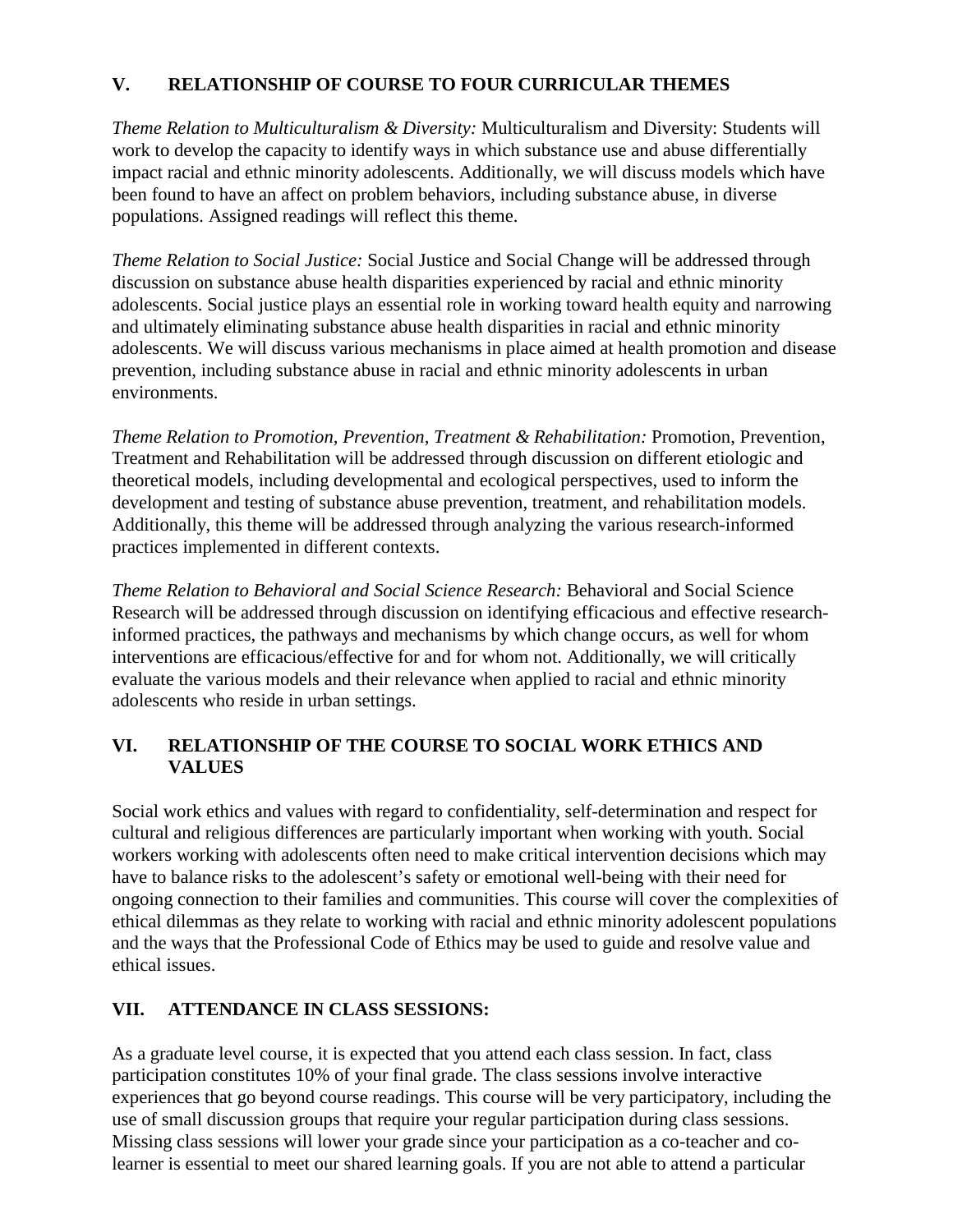class session, please notify the instructor prior to the class session so that arrangements can be made for you to address the material that you missed. If more than two class sessions are missed –whatever the reason- the final grade at the end of the term will be lowered by 5 points for each session over two.

# **VIII. STUDENTS IN NEED OF ACCOMODATIONS:**

If you have a documented disability or condition that may interfere with your participation in this course, please schedule a private appointment with me as soon as possible to discuss accommodations for your specific needs. This information will be kept strictly confidential. For more information and resources, please contact the Services for Students with Disabilities office at G664 Haven Hall, (734) 763-3000. Also, if religious observances conflict with class attendance or due dates for assignments, please notify me so we can discuss appropriate arrangements.

# **IX. INCOMPLETES:**

Incompletes are given only when it can be demonstrated that it would be unfair to hold the student to the stated time limits of the course. The Student Guide, Vol. 1, Sec. 8.01 states that an I grade *is used when illness or other compelling reasons prevent completion of work, and there is a definite plan and date for completion of course work approved by the instructor*. The student must formally request an incomplete from the instructor prior to the final week of classes.

# **X. GRADING:**

Letter grades ranging from "A" to "E" are earned, with "+" or "-" distinguishing the degree of performance. Specific expectations for each assignment are provided in a later section of this syllabus.

Both content and format will be considered in assigning grades. Failure to follow APA guidelines for referencing will result in a lower grade. Each assignment will be given points and a corresponding letter grade. The criteria for each grade are as follows:

 $A+= 99-100$   $B+= 88-90$   $C+= 78-80$   $D= 65-70$  $A = 95-98$  B = 85-87 C = 75-77 E= less than 65  $A = 91-94$   $B = 81-84$   $C = 71-74$ 

Please note: A grade of "B" indicates mastery of the subject content at a level of expected competency for graduate study. A "B" grade indicates that the work has met the expectations of an assignment for graduate study performance. A grade in the "A" range is based on demonstration of skills beyond expected competency and at an exemplary, outstanding or excellent degree. A "C" grade range indicates minimal understanding of subject content and significant areas need improvement.

## **XI. WORK EXPECTATION:**

The University of Michigan expects a student to put in a minimum of two hours weekly preparation for each credit awarded in a graduate/professional school. Thus, you are expected to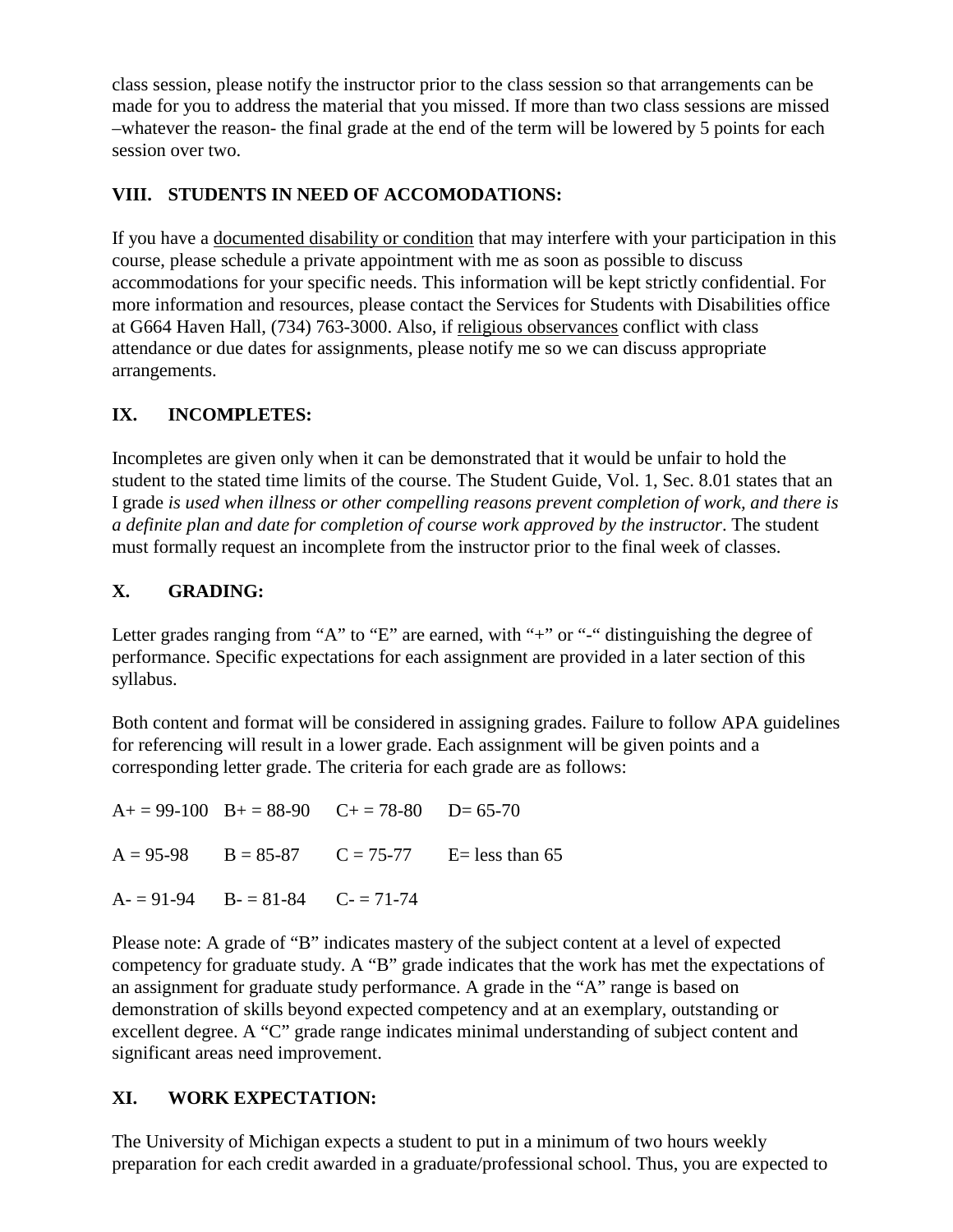spend a minimum of six hours per week of preparation for this class. The assignments in this class have been developed to help the student systematically gain social work knowledge, to develop social work practice skills and values, and to enable the student to achieve successfully the goals and objectives of the course.

# **XII. A NOTE ON THE LEARNING ENVIRONMENT:**

While all of us come to this course with various experiences, skill sets and values, it is important that we respect diverse opinions and perspectives. The class is designed as a co-learning and coteaching environment and one where class members are encouraged to try new skills and take risks. Your contribution as a "teacher and learner" in the class will enhance the learning for all class members.

# **XIII. SAFETY & EMERGENCY PREPAREDNESS**

In the event of an emergency, dial 9-1-1 from any cell phone or campus phone.

All University of Michigan students, faculty and staff are required to familiarize themselves with emergency procedures and protocols for both inside and outside of the classroom. In the event of possible building closure (i.e. severe weather conditions, public health notices, etc.) you may contact (734)764-SSWB(7793) for up-to-date School closure information.

Be Prepared. Familiarize yourself with the emergency card posted next to the phone in every classroom/meeting room. Review the information on the emergency evacuation sign (located nearest the door) and locate at least (2) emergency exits nearest the classroom.

If you are concerned about your ability to exit the building in the case of an emergency, contact the Office of Student Services and/or email [ssw-ADAcompliance@umich.edu.](mailto:ssw-ADAcompliance@umich.edu)

Office of Student Services School of Social Work | Room 1748 734-936-0961

For more information, view the annual Campus Safety Statement at<http://www.dpss.umich.edu/>

Register for UM Emergency Alerts at [http://www.dpss.umich.edu/emergency-management/alert/.](http://www.dpss.umich.edu/emergency-management/alert/)

# **XIV. COURSE REQUIREMENTS AND GRADING**

- 1. Blog Assignment (15%)
- 2. Developing and Evaluating an Adolescent Substance Abuse Preventive Intervention Proposal (30%)
- 3. Debate (30%)
- 4. Article Critique (10%)
- 5. Class Participation (15%)
- 1. **Blog Assignment- 15% of Final Grade**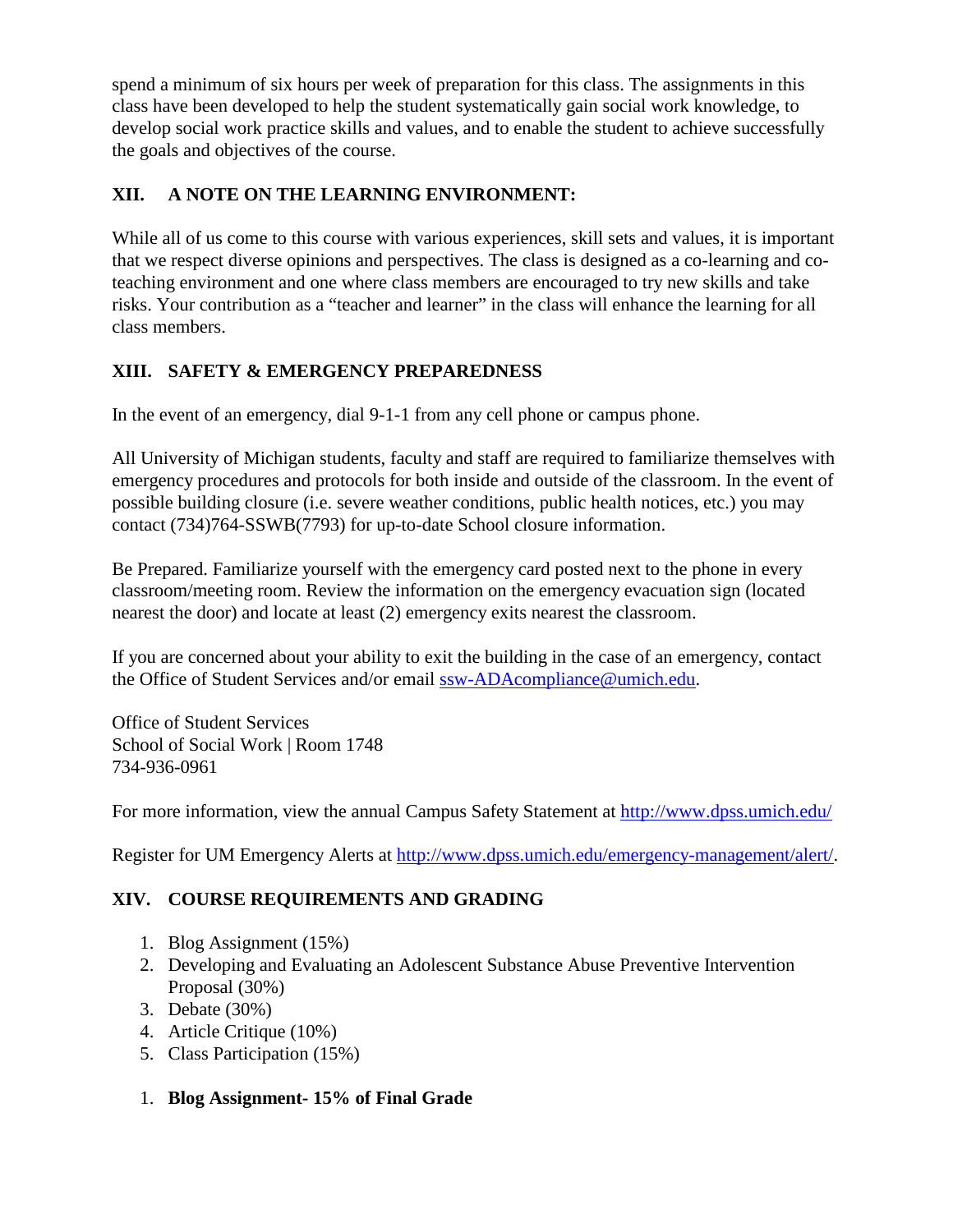The blog assignment aims to provide you an opportunity to engage with your peers in critical thinking, reflecting on classroom discussion and materials, and introduce new content identified outside of the classroom.

For the purposes of this assignment, you will need to:

- 1. Initiate two blog entries related to substance use in racial and ethnic minority adolescents. You will be responsible to initiate a minimum of two blog entries over the course of the semester. Students are encouraged to introduce new content identified outside of the classroom (e.g., legalization of marijuana in Washington, Oregon, Washington DC, Alaska and Colorado, incarceration rates of non-violent drug offenses by racial and ethnic minority populations), to promote critical discourse and reflection.
- 2. Respond to a minimum of three blog entries.

You need to respond to a minimum of three blog entries posted by your peers over the course of the semester. The response to the blog entry should promote critical dialogue and reflection amongst you and your peers. As professionals, it is important to maintain collegiality and respect for your peers, as well as embrace diverse perspectives.

A sign-up sheet has been posted on Google Docs. It is your responsibility to sign-up for a due date for both blog initiation and responses.

# **2. Developing and Evaluating an Adolescent Substance Abuse Preventive Intervention-30% of Final Grade**

As clinical scholars, your professional trajectories will vary such that some of you may find yourselves in a more clinical, administrative, or scientific-focused position. Nonetheless, developing your grantsmanship is an essential tool to have. In fact, you have been provided the opportunity to be clinical scholars because of a successful grant application. As clinical scholars, your input in the development of a grant application is invaluable, including offering expertise in accessing the population, the delivery of the intervention, dosage and fidelity monitoring, and supervision of clinical staff. Therefore, the purpose of this assignment is to provide you with the opportunity to: (a) develop your proposal writing skills, (b) demonstrate your knowledge of research-informed practices discussed in class and the mechanisms of change, (c) identify gaps in the literature and needs of racial and ethnic minority adolescent populations with respect to substance abuse prevention, treatment or rehabilitation and (d) work collaboratively with your peers and/or community-based organizations to create innovate ways to prevention, treatment or rehabilitation of substance abuse in ethnic and racial minority adolescents in an urban setting. Successful grant applications are rarely developed alone. Therefore, you will work with a minimum of one of your peers for this assignment. Drafts of the Specific Aims, Significance, Innovation and Approach will be due in Session 4, 6, and 10, respectively. This will provide you the opportunity to receive feedback prior to submitting your final draft, which is due at the beginning of class December 8. This assignment is comprised of three parts:

## **1.** Substance Use Proposal

**Your proposal will be 7 pages single spaced, ½ inch margins all around, 11 font, Arial, and will include the following sections:**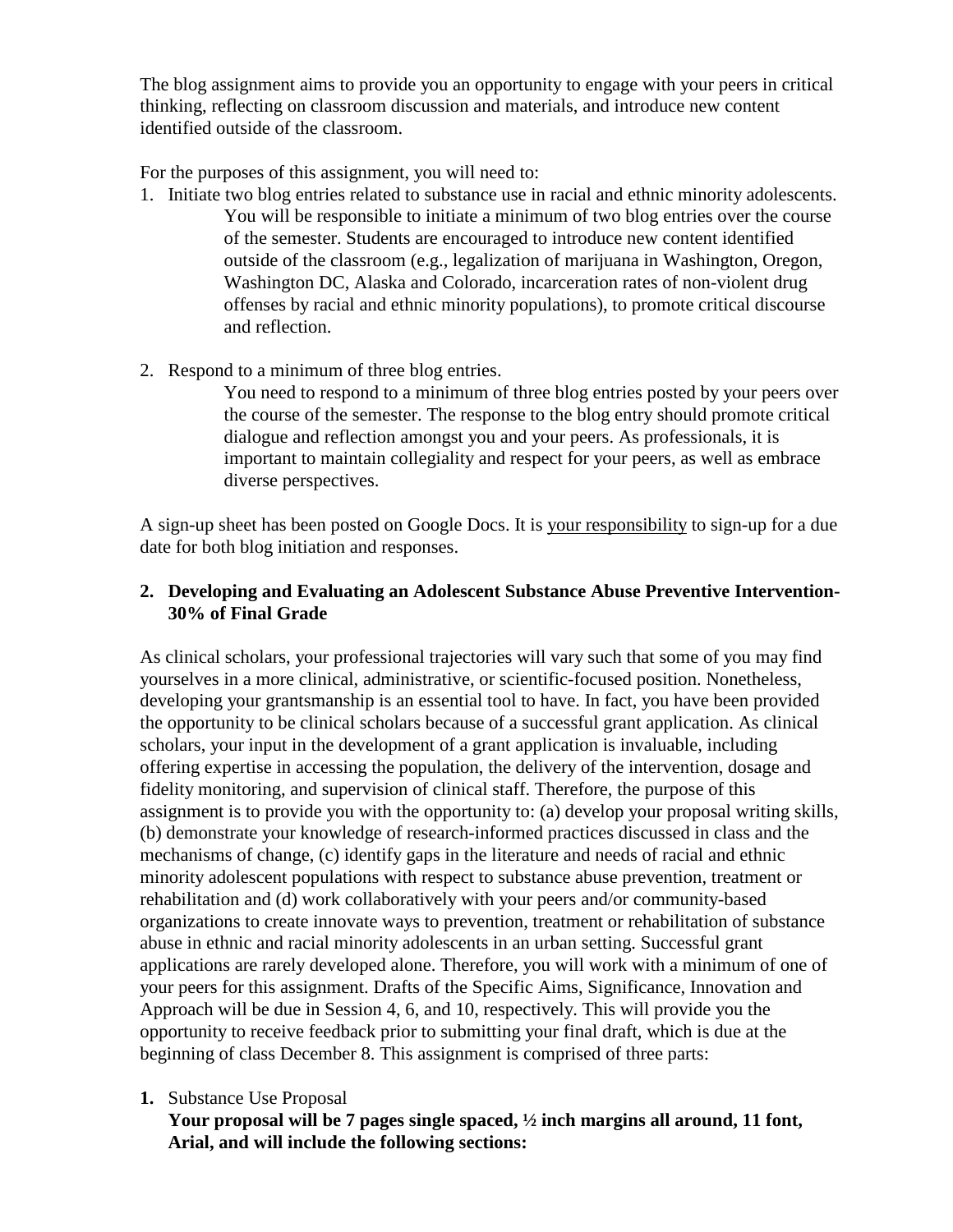- a) Specific Aims: The Specific Aims section includes the statement of the problem, specific aims, research question(s) and hypothesis(es), definition of constructs (Draft due Session 5)
- b) Significance: The Significance section establishes the need for the research, show that the proposed research will address a gap in the literature (Draft due Session 6)
- c) Innovation: The Innovation section demonstrates to your reader the uniqueness of your idea and how your idea moves forward science (Draft due Session 6)
- d) Approach: The Approach section describes the design, study participants (sampling), procedures, data collection, measures, proposed data analyses and study timeline (Draft due Session 10)

The final draft of your proposal will be due in at the beginning of class on December 8th. You may find the following resources helpful in putting together your application:

National Institutes of Health, Office of Extramural Research, Grant Writing Tips Sheets, [http://grants.nih.gov/grants/grant\\_tips.htm](http://grants.nih.gov/grants/grant_tips.htm)

Pequegnat, W., Stover, E., Boyce, C. A. (Eds.) (2011). *How To Write a Successful Research Grant Application: A Guide for Social and Behavioral Scientists* (2nd ed). New York, NY: Springer.

**2.** Group Presentation of your Proposal

You and your group (minimum of one other person and maximum of 5 people) will prepare a 15 minute presentation of your proposal and preventive intervention (see description below) to share with the class. The class will then have 5 minutes for discussion with respect to your proposal and intervention.

**3.** Peer-review

Peer review refers to the evaluation of, in this context, your work on the proposal, and presentation by members of your peers (i.e., group). Because this is a group assignment, it is essential to ensure standards of accountability, quality, performance and credibility. The peer review process is aimed at this. Therefore, members of your group will provide the instructor with an evaluation (i.e., utilizing the same letter grades described above) with respect to your effort on this project, and the mean of all members of your group will be calculated. This evaluation by your peers will constitute 50% of the total project grade.

## **3. Debate -30% of final grade**

The classroom debates are exercises designed to allow you to strengthen your skills in the areas of leadership, interpersonal influence, teambuilding, group problem solving, and oral presentation. Debate topics and position statements are outlined below. Groups may sign up on a first come, first served basis, by specifying both the debate topic and the position desired (i.e., Pro or Con). Note that all groups must have signed up for the debate by the date denoted in the class schedule. All group members are expected to participate in the research, development, and presentation of your debate position. Preparation will require substantial research. Each participating member will receive the same group grade.

## **Debate Format**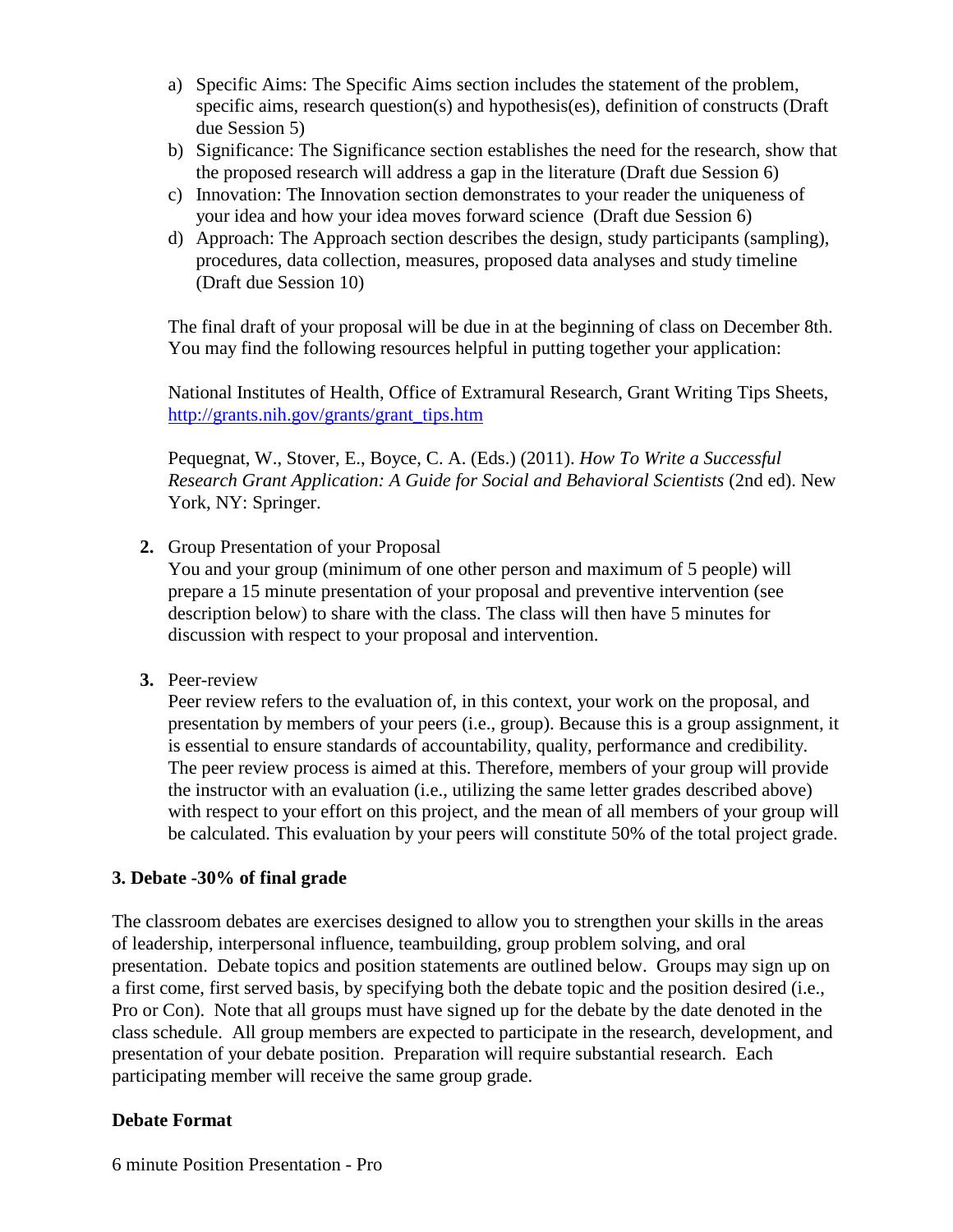6 minute Position Presentation - Con

5 minute Work Period

4 minute Rebuttal - Pro 4 minute Rebuttal - Con

3 minute Work Period

2 minute Response - Pro 2 minute Response - Con

1 minute Work Period

2 minute Position Summary - Pro or Con 2 minute Position Summary - Pro or Con

5 minute Tallying of Ballots/Announcement of Winner

#### **Debate Procedure**

The debate will take the form of timed individual and/or group presentations and responses separated by timed group work periods. The rules applied may deviate from the formal rules of debating. When questions arise, the judgment of the instructor will provide the definitive ruling.

Prior to the beginning of the class period, both teams are to position their desks facing each other at the front of the room. Each team is to introduce its team name, debate position, and debate position statement. Note that absolutely no changes may be made to the position statements presented below. You must argue them exactly as written!

Team members may speak either from their desks or from the podium, as they desire. Audiovisuals may be used at any time, including, but not limited to, handouts, flipcharts, slides, audio and videotapes, etc. While a team is not required to use all of the time allocated to each debate component, speakers must stop immediately when the allocated time runs out. Team members are prohibited from speaking to the audience or opposing team except at the times specifically allocated to them. Thus, there can be no immediate, reciprocal interchange of comments between the teams. The sequence of the position summaries will be determined by a random procedure at the conclusion of the final work period. Note that no new information may be introduced during the summary. Doing so may result in disqualification of the offending group. If either team feels that their opponents are introducing new information during the summary, they may challenge them immediately and request a ruling from the instructor.

Selection of Winner(s) and Allocation of Points

Debate "Winners" will be selected in two ways, as follows:

Peer Vote: Class members in the audience will vote by secret ballot for a debate winner. Votes are to be based upon presentation quality only, and not upon personal agreement or disagreement with the position espoused. At the conclusion of each component of the debate, class members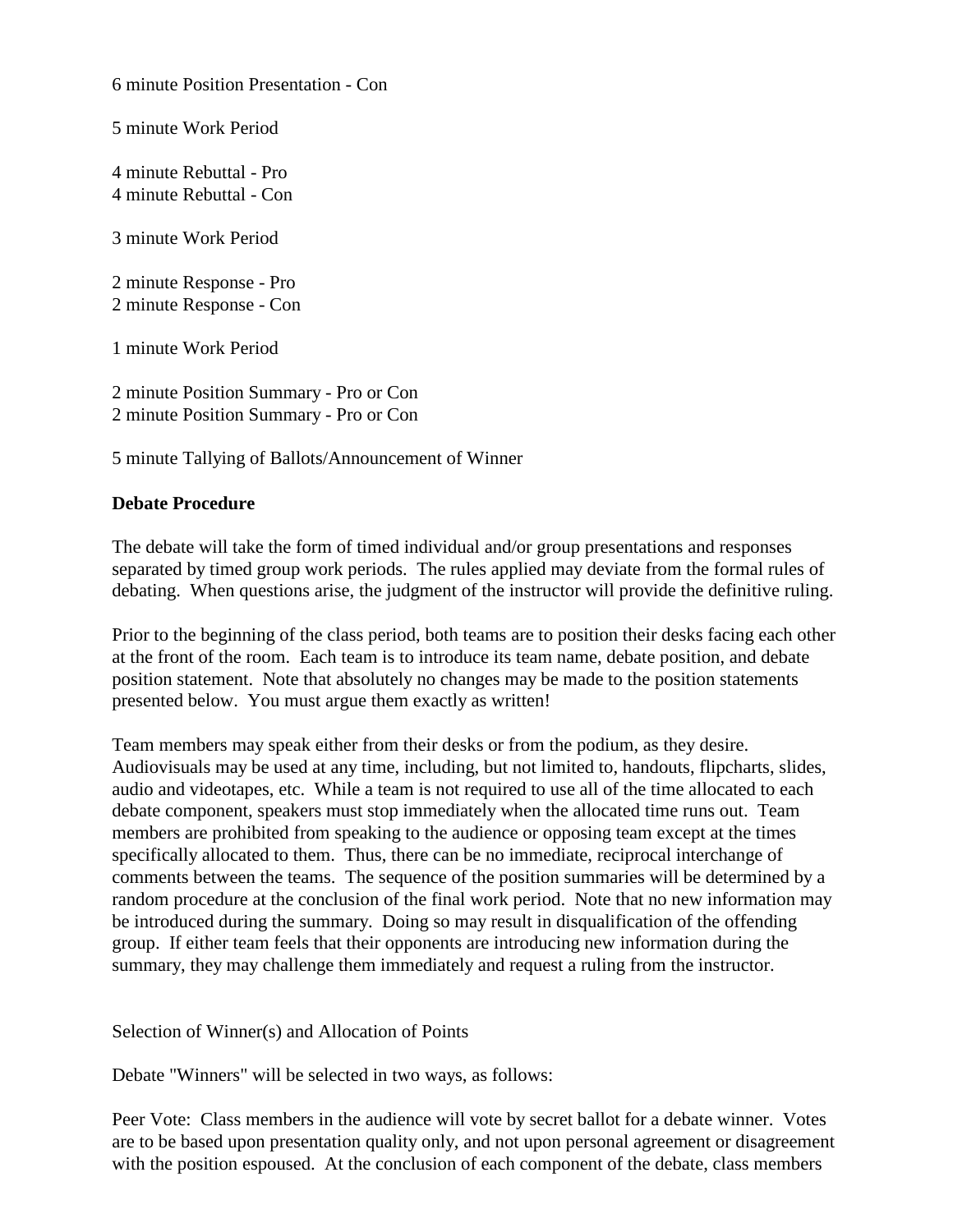will be asked to assign a point rating along with explanatory comments to each team for their performance during that component. When the debate is over, the point ratings will be summed. Whichever team has the higher sum will be the winner on that ballot. After all ballots are collected, the number of votes for each team will be announced. Whichever team has more votes will be the winner, and the team will receive 5 bonus points in addition to the 25% for the assignment. In the event of a tie, the instructor's vote will decide the winner.

# **Debate Topics**

- 1. Should recreational use of marijuana be legalized federally in the United States? (SESSION 4)
- 2. Should breastfeeding mothers and/or their child who test positive for marijuana have the child removed from the home? (SESSION 7)
- 3. Should safe injection drug sites for intravenous drug users (IDU) be implemented in the United States? (SESSION 8)
- 4. Should testing sites at music festivals be implemented to identify and inform people, including adolescents, about tainted illicit drugs? (SESSION 11)

# **3. Article Critique-10% of Final Grade**

Students will prepare one written critiques of a recent (published within the past 5 years) peer-reviewed manuscript not discussed in class. The article should focus on researchinformed interventions demonstrating prevention, treatment or rehabilitation of substance abuse among racial and ethnic minority adolescents. Students should focus on the strength of evidence, cultural-relevance and the methods and results. Students should highlight both strengths and limitations of the intervention. The article critique should be approximately 2 single-spaced pages. The article critique is due at the beginning of class session 8.

## **4. Class Participation- 15% of Final Grade**

Satisfactory participation is defined as regularly making contributions to class discussions and exercises. Students are expected to read the assigned materials for each class and understand and discuss the relevant concepts.

## **XV. REQUIRED TEXT:**

There are no required textbooks for this class. Therefore, the reading assignments will include peer-reviewed articles, book chapters, and intervention manuals. These reading materials are listed in the course syllabus and are located on the Canvas site for the course.

## **XVI. COURSE OUTLINE**

**Session One: LOCATING THE "SELVES" IN RELATION TO THE OTHER:** September 8 **PROMOTING REFLEXIVITY WHEN WORKING WITH RACIAL AND ETHNIC MINORITY ADOLESCENTS WHO REPORT SUBSTANCE USE**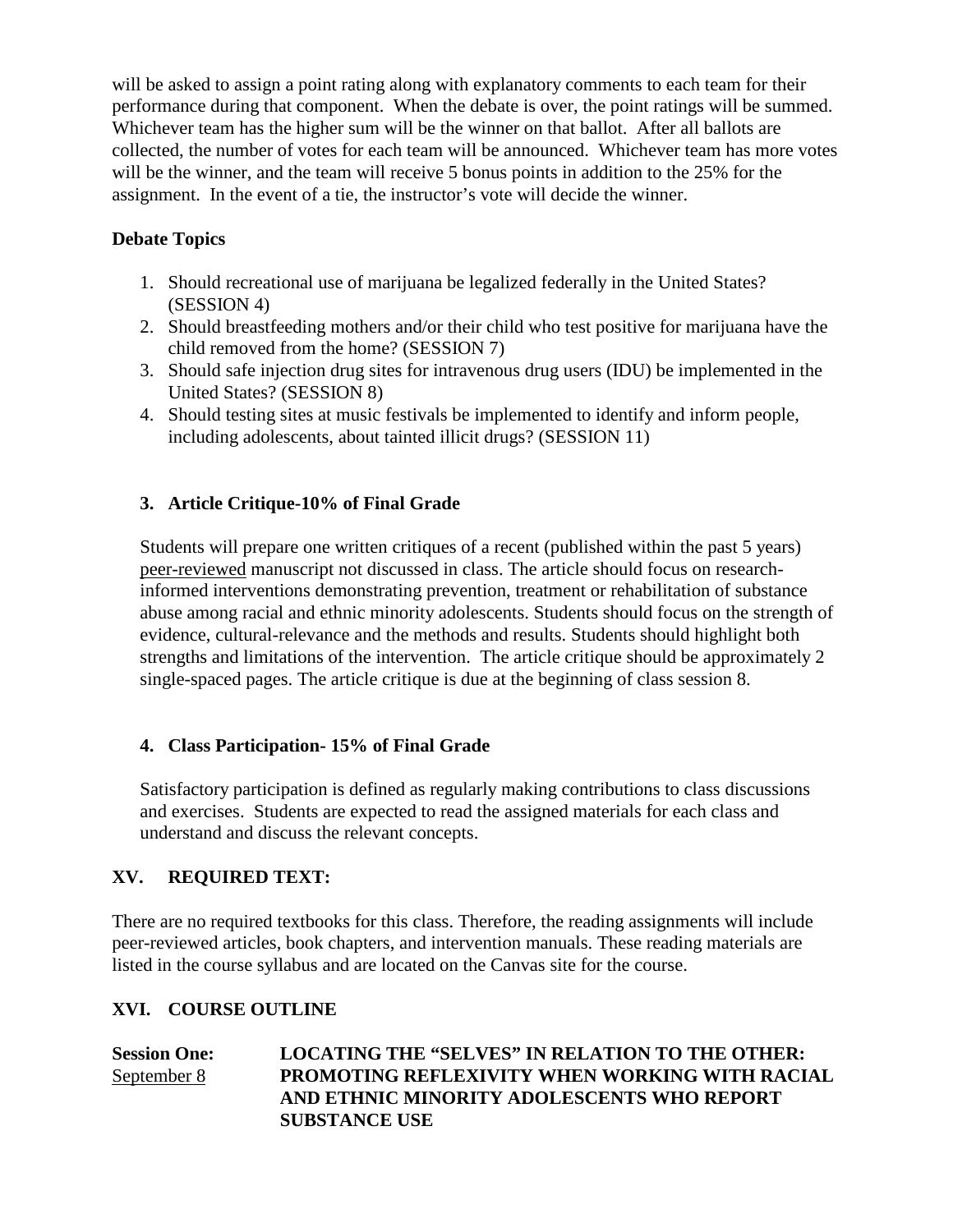Watts-Jones, T. D. (2010). Location of self: Opening the doors to dialogue on intersectionality in the therapy process. *Family Process, 49*, 405-20.

Waldegrave, C. (2009). Cultural, gender, and socioeconomic contexts in therapeutic and social policy work. *Family Process, 48*, 85-101.

Nunn, K. B. (2002). Race, Crime and the Pool of Surplus Criminality: Or Why the "War on Drugs" Was a "War on Blacks," 6 J. Gender Race **&**  Just. 381.

Banks, R. (2003). Beyond profiling: Race, policing and the drug war. *Stanford Law Review*, *56*, 571-603.

### **Session Two: THE EPIDEMIOLOGY OF ADOLESCENT SUBSTANCE USE** September 15 **(ONLINE LECTURE)**

**\*We will not meet in-person, rather please view the module on epidemiology which can be found in the "Week 2" folder on the Canvas site, along with the assigned tasks.**

#### *Assigned Readings:*

Robinson, T. E., & Berridge, K. C. (2008). The incentive sensitization theory of addiction: Some current issues. Philosophical Transactions: *Biological Sciences, 363*, 3137-3146.

Koob, G. F., & Moal, M. L. (1997). Drug abuse: Hedonic homeostatic dysregulation. *Science, 278*, 52-58.

Swann, G., Bettin, E., Clifford, A., Newcomb, M. E., & Mustanski, B. (2017). Trajectories of alcohol, marijuana, and illicit drug use in a diverse sample of young men who have sex with men. *Drug and Alcohol Dependence, 178,* 231–242. http://doi.org/10.1016/j.drugalcdep.2017.05.015

#### *Supplemental Readings:*

Johnston, L. D., O'Malley, P. M., Bachman, J. G., & Schulenberg, J. E. (2017). *Monitoring the Future national results on adolescent drug use: Overview of key findings, 2016*. Ann Arbor: Institute for Social Research, The University of Michigan.

Centers for Disease Control and Prevention. *Youth Risk Behavior Surveillance—United States, 2015* . MMWR 2016;61(No.4).

Substance Abuse and Mental Health Services Administration, *Report to Congress on the Prevention and Reduction of Underage Drinking*. U.S. Department of Health and Human Services: Washington DC, Substance Abuse and Mental Health Services Administration, 2015.

Centers for Disease Control and Prevention- Youth Online Interactive Data Tables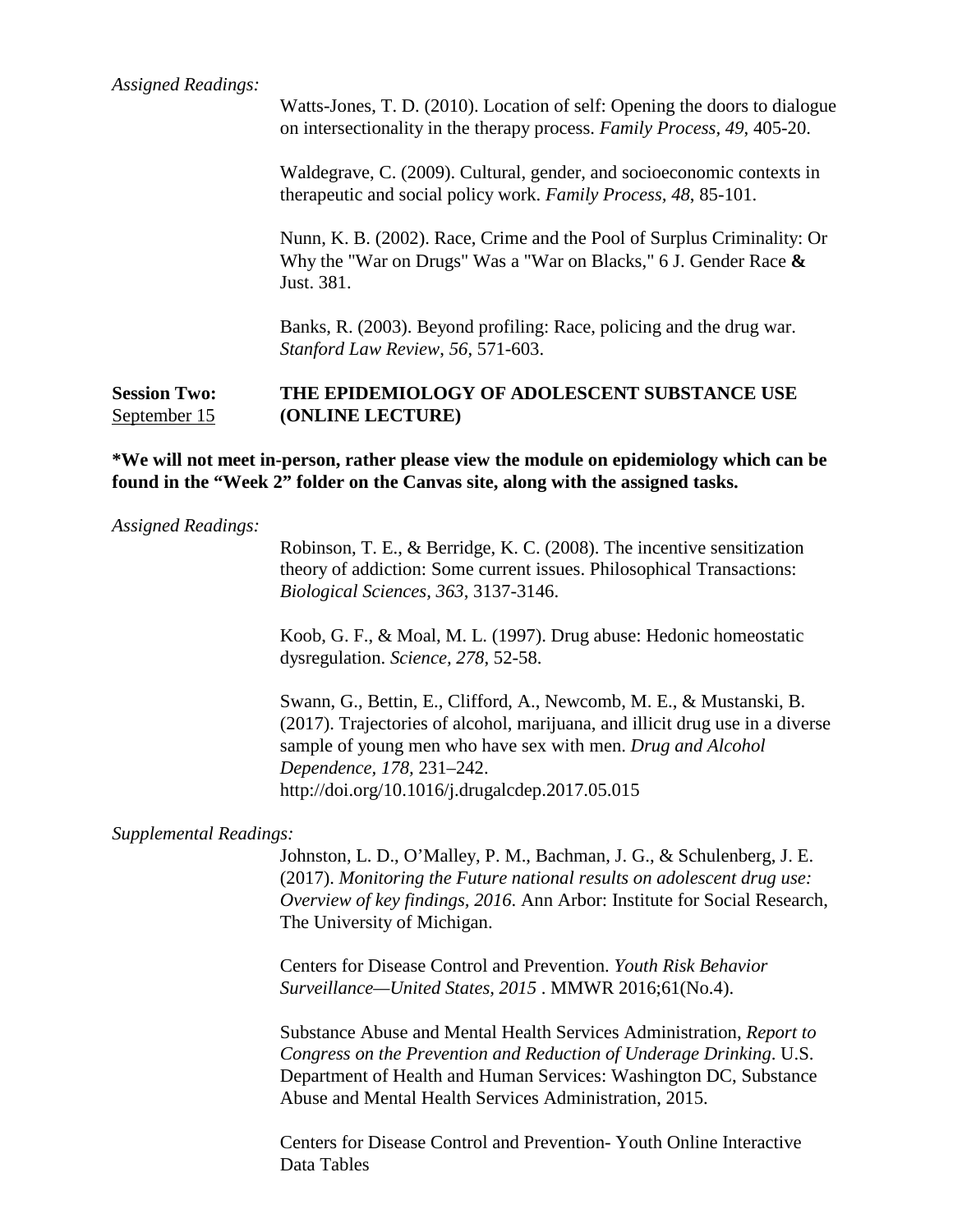<http://apps.nccd.cdc.gov/youthonline/App/Default.aspx>

# **Session Three: THE ROLE OF ANIMAL STUDIES IN DEVELOPING A FULLER**  September 22 **UNDERSTANDING OF SUBSTANCE ABUSE**

*Guest Speaker: Emily Jutkiewicz, Ph.D., University of Michigan, Department of Pharmacology*

*Assigned Readings:*

Kalivas, P. W., & Volkow, N. D. (2005). The neural basis of addiction: A pathology of motivation and choice. *Am J Psychiatry, 162*, 1403-1413.

Heitzeg MM, Cope LM, Martz ME, Hardee JE. (2015). Neuroimaging Risk Markers for Substance Abuse: Recent Findings on Inhibitory Control and Reward System Functioning. *Curr Addict Rep, 2*, 91-103.

Jutkiewicz EM, Roques BP. (2012). Endogenous opioids as physiological antidepressants: complementary role of δ receptors and dopamine. *Neuropsychopharmacology, 37*, 303-4. doi: 10.1038/npp.2011.244.

#### *Supplemental Readings:*

IOM (Institute of Medicine). 2012. *How far have we come in reducing health disparities?: Progress since 2000*: Workshop summary. Washington, DC: The National Academies Press.

National Institutes of Health. 2012. *NIH Health Disparities Research Plan and Budget Fiscal Years 2009-2013*, Washington, DC: U.S. Department of Health and Human Services, National Institutes of Health, 2012.

## **Session Four: THEORETICAL MODELS IN PREVENTION, TREATMENT AND**  September 29 **REHABILITATION OF SUBSTANCE ABUSE AMONG RACIAL AND ETHNIC MINORITY ADOLESCENTS**

### **\*DEBATE ONE TO TAKE PLACE**

*Guest Speaker: Frania Mendoza Lua, MSW, University of Michigan*

*Assigned Readings:*

Szapocznik, José; & Coatsworth, J. Douglas. An ecodevelopmental framework for organizing the influences on drug abuse: A developmental model of risk and protection. Glantz, Meyer D. (Ed); Hartel, Christine R. (Ed), (1999). Drug abuse: Origins & interventions., (pp. 331-366). Washington, DC, US: American Psychological Association, xxiii, 492 pp. doi: 10.1037/10341-014

Kellam, S. G., & and Van Horn, Y. V. (1997). Life Course Development, Community Epidemiology, and Preventive Trials: A Scientific Structure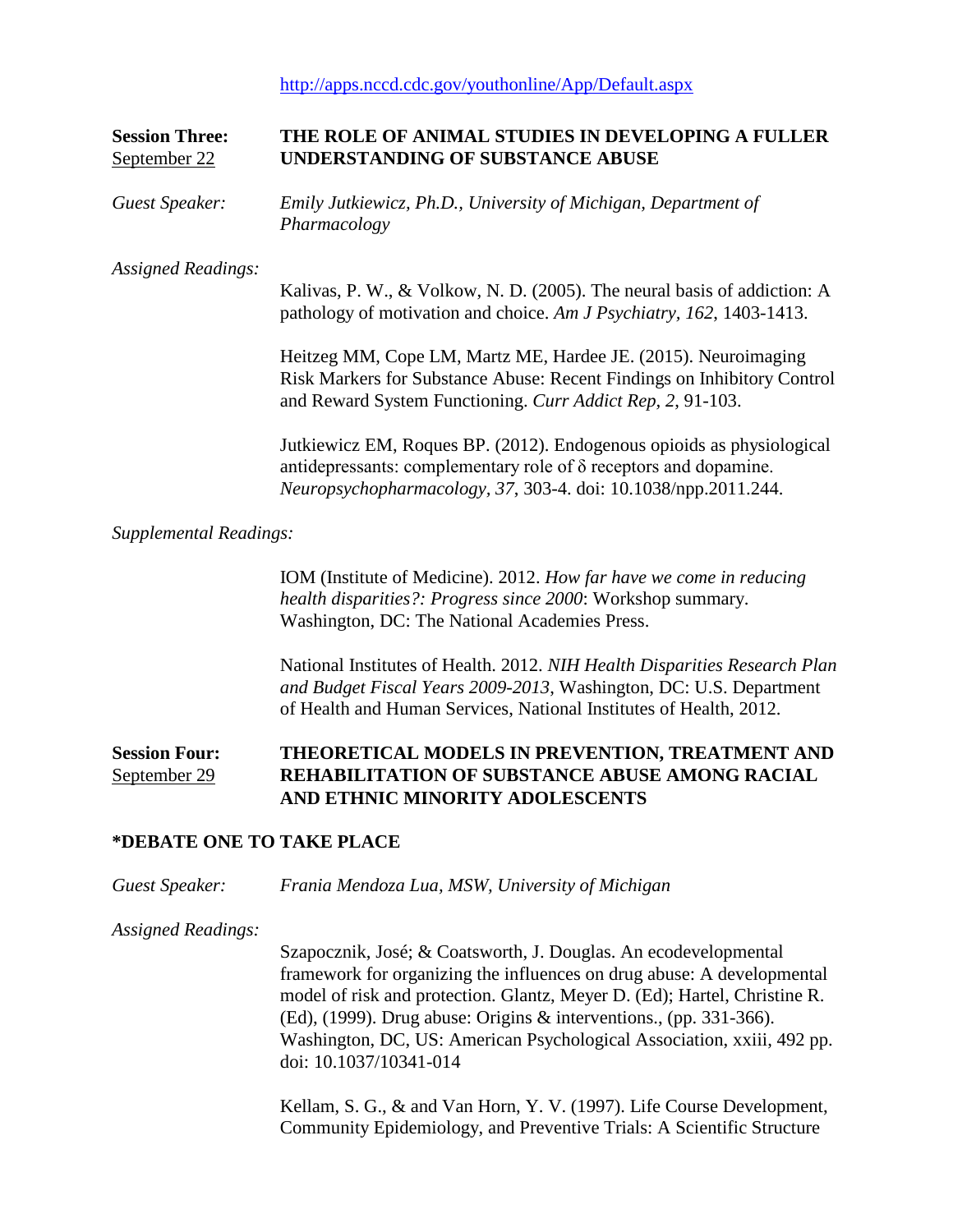for Prevention Research. *American Journal of Community Psychology, 25*(2), 177-88.

IOM (Institute of Medicine) and NRC (National Research Council). 2011. *The Science of Adolescent Risk-Taking: Workshop Report*. Committee on the Science of Adolescence. Washington, DC: The National Academies Press.

#### *Supplemental Readings:*

Catalano RF, Fagan AA, Gavin LE, Greenberg MT, Irwin CE Jr, Ross DA, Shek DT. (2012). Worldwide application of prevention science in adolescent health. *Lancet, 379*(9826):1653-64.

Substance Abuse and Mental Health Services Administration's National Registry of Evidence Based Practices and Programs [http://www.nrepp.samhsa.gov](http://www.nrepp.samhsa.gov/)

Blueprints for Violence and Drug Prevention <http://www.colorado.edu/cspv/blueprints/>

National Institutes on Drug Abuse

NIDA (National Institute on Drug Abuse) 2003. Preventing Drug Use Among Children and Adolescents: A Research-Based Guide for Parents, Educators, and Community Leaders (2nd Ed.). U.S. Department of Health and Human Services. National Institutes of Health. Bethesda, MD.

Office of Juvenile Justice and Delinquency Prevention Model Programs Guide

<http://www.ojjdp.gov/mpg/>

National Prevention Council, *National Prevention Strategy*, Washington, DC: U.S. Department of Health and Human Services, Office of the Surgeon General, 2011.

### **Session Five: mHEALTH SUBSTANCE USE INTERVENTIONS** October 6

#### **\*SPECIFIC AIMS SECTION DUE**

*Guest Speaker: Mary M. Heitzeg, PhD, University of Michigan, Department of Psychiatry*

*Assigned Readings:*

Cordova, D., Bauermeister, J., Fessler, K., Delva, J., Nelson, A., Nurenberg, R., … CP, S.-W. (2015). A Community-Engaged Approach to Developing an mHealth HIV/Sexually Transmitted Infections and Drug Abuse Preventive Intervention for Primary Care: A Qualitative Study. *JMIR mHealth and uHealth*, *3*. http://doi.org/10.2196/mhealth.4620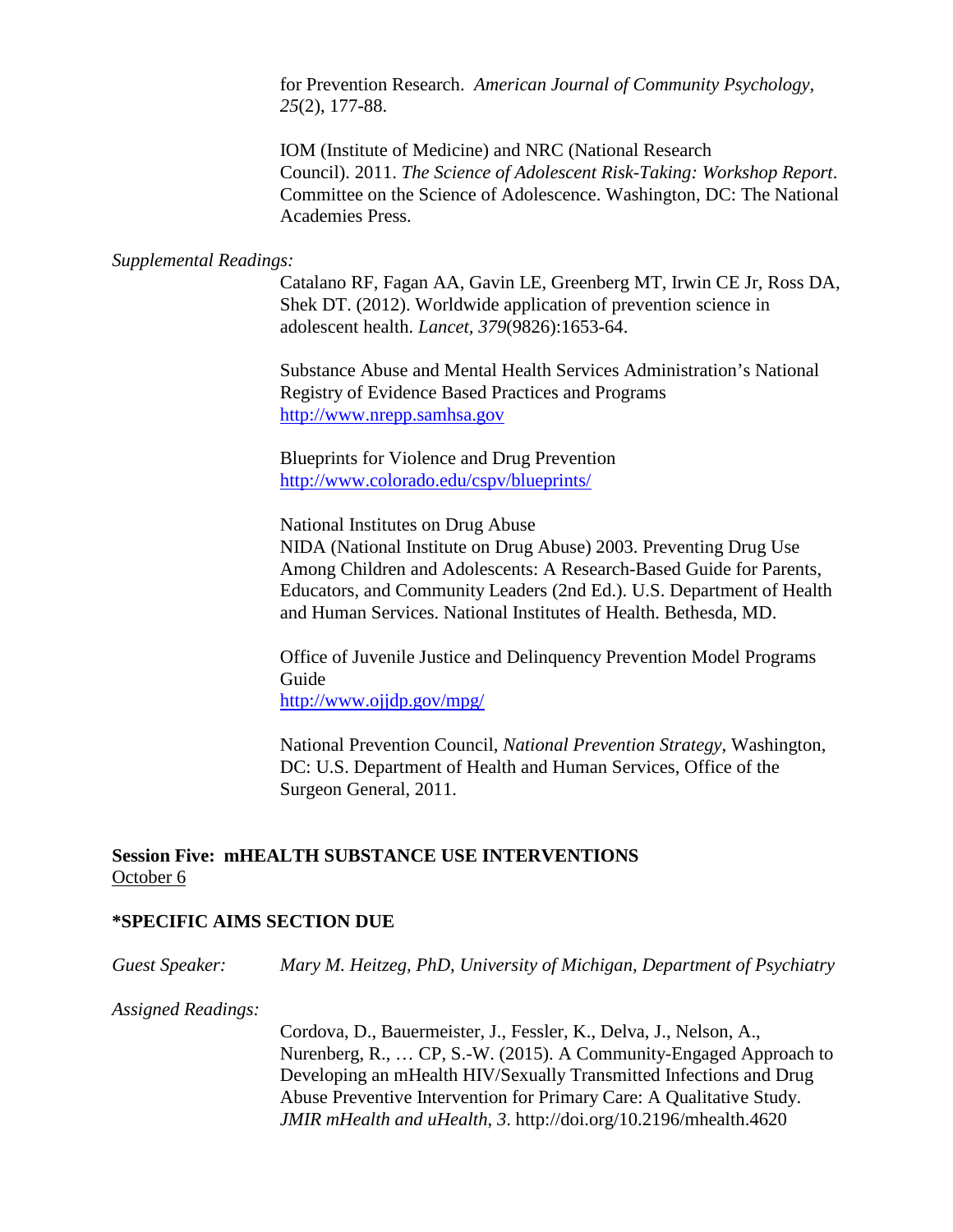Bauermeister, J. A., Tingler, R. C., Demers, M., & Harper, G. W. (2017). Development of a Tailored HIV Prevention Intervention for Single Young Men Who Have Sex With Men Who Meet Partners Online: Protocol for the myDEx Project. *JMIR Research Protocols*, *6*(7), e141. <http://doi.org/10.2196/resprot.7965>

Schwinn, T. M., Thom, B., Schinke, S. P., & Hopkins, J. (2015). Preventing Drug Use Among Sexual-Minority Youths: Findings From a Tailored, Web-Based Intervention. *Journal of Adolescent Health*, *56*(5), 571–573. http://doi.org/10.1016/j.jadohealth.2014.12.015

#### *Supplemental Readings:*

Fang L, Schinke SP, Cole KC. (2010). Preventing substance use among early Asian-American adolescent girls: initial evaluation of a web-based, mother-daughter program. *J Adolesc Health, 47*(5):529-32.

Norman CD, Skinner HA. (2007). Engaging youth in e-health promotion: lessons learned from a decade of TeenNet research. *Adolesc Med State Art Rev, 18*(2):357-69.

Schwinn TM, Schinke SP, Di Noia J. (2010). Preventing drug abuse among adolescent girls: outcome data from an internet-based intervention. *Prev Sci, 11*(1):24-32.

Bannink R1, Broeren S, Joosten-van Zwanenburg E, van As E, van de Looij-Jansen P, Raat H. (2014). Effectiveness of a Web-based tailored intervention (E-health4Uth) and consultation to promote adolescents' health: randomized controlled trial. J Med Internet Res. 2014, 16(5):e143. doi: 10.2196/jmir.3163.

Please log in to UMICH and use following link for above article:

<http://www.ncbi.nlm.nih.gov/pmc/articles/PMC4060146/>

Cordova, D., Alers-Rojas, F., Mendoza-Lua, F., Bauermeister, J., Nurenberg, R., Ovadje, L., … Council, Y. L. (2016). The Usability and Acceptability of an Adolescent mHealth HIV/STI and Drug Abuse Preventive Intervention in Primary Care. *Behavioral Medicine*, 1–12. http://doi.org/10.1080/08964289.2016.1189396

#### **Session Six: INDIVIDUAL-FOCUSED BEST PRACTICES** October 13

### **\*SIGNIFICANCE AND INNOVATION SECTIONS DUE**

*Guest Speaker: Phillip Luttrell, LLMSW, Hegira, Westland Counseling Center*

*Required Readings:*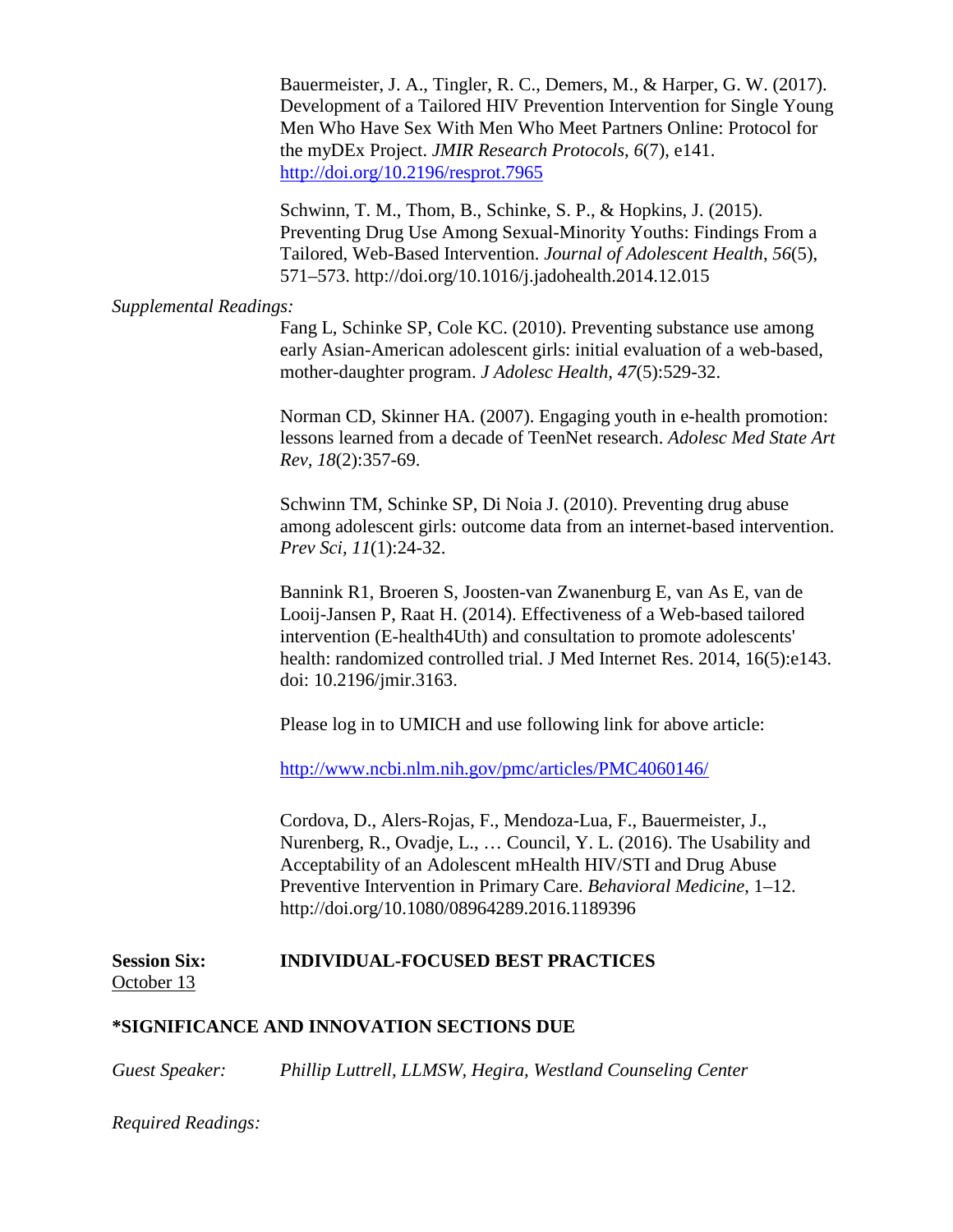Parsons, J. T., Lelutiu-Weinberger, C., Botsko, M., & Golub, S. A. (2014). A randomized controlled trial utilizing motivational interviewing to reduce HIV risk and drug use in young gay and bisexual men. *Journal of Consulting and Clinical Psychology*, *82*(1), 9–18. <http://doi.org/10.1037/a0035311>

Jensen CD, Cushing CC, Aylward BS, Craig JT, Sorell DM, Steele RG. (2011). Effectiveness of motivational interviewing interventions for adolescent substance use behavior change: a meta-analytic review. *J Consult Clin Psychol, 79*(4):433-40.

Barnett E, Sussman S, Smith C, Rohrbach LA, Spruijt-Metz D. (2012). Motivational Interviewing for adolescent substance use: a review of the literature. *Addict Behav;37*(12):1325-34.

#### *Supplemental Readings:*

Hendriks V, van der Schee E, Blanken P. (2012). Matching adolescents with a cannabis use disorder to multidimensional family therapy or cognitive behavioral therapy: treatment effect moderators in a randomized controlled trial. *Drug Alcohol Depend, 125*(1-2):119-26.

#### **Session Seven: FAMILY-BASED BEST PRACTICES** October 20

#### **\*DEBATE TWO TO TAKE PLACE**

#### *Assigned Readings:*

Szapocznik, Hervis, & Schwartz (2003). Brief strategic family therapy for adolescent drug abuse. U.S. Department of Health and Human Services National Institutes of Health. Bethesda, MD.

#### *Supplemental Readings:*

Sandler IN, Schoenfelder EN, Wolchik SA, MacKinnon DP. (2011). Long-term impact of prevention programs to promote effective parenting: Lasting effects but uncertain processes. *Annu Rev Psychol, 62*:299-329.

Prado G, Cordova D, Huang S, Estrada Y, Rosen A, Bacio GA, Leon Jimenez G, Pantin H, Brown CH, Velazquez MR, Villamar J, Freitas D, Tapia MI, McCollister K. (2012). The efficacy of Familias Unidas on drug and alcohol outcomes for Hispanic delinquent youth: main effects and interaction effects by parental stress and social support. *Drug Alcohol Depend*, 125 Suppl 1:S18-25.

Brody GH, Chen YF, Beach SR, Philibert RA, Kogan SM. (2009). Participation in a family-centered prevention program decreases genetic risk for adolescents' risky behaviors. *Pediatrics. 3*, 911-7.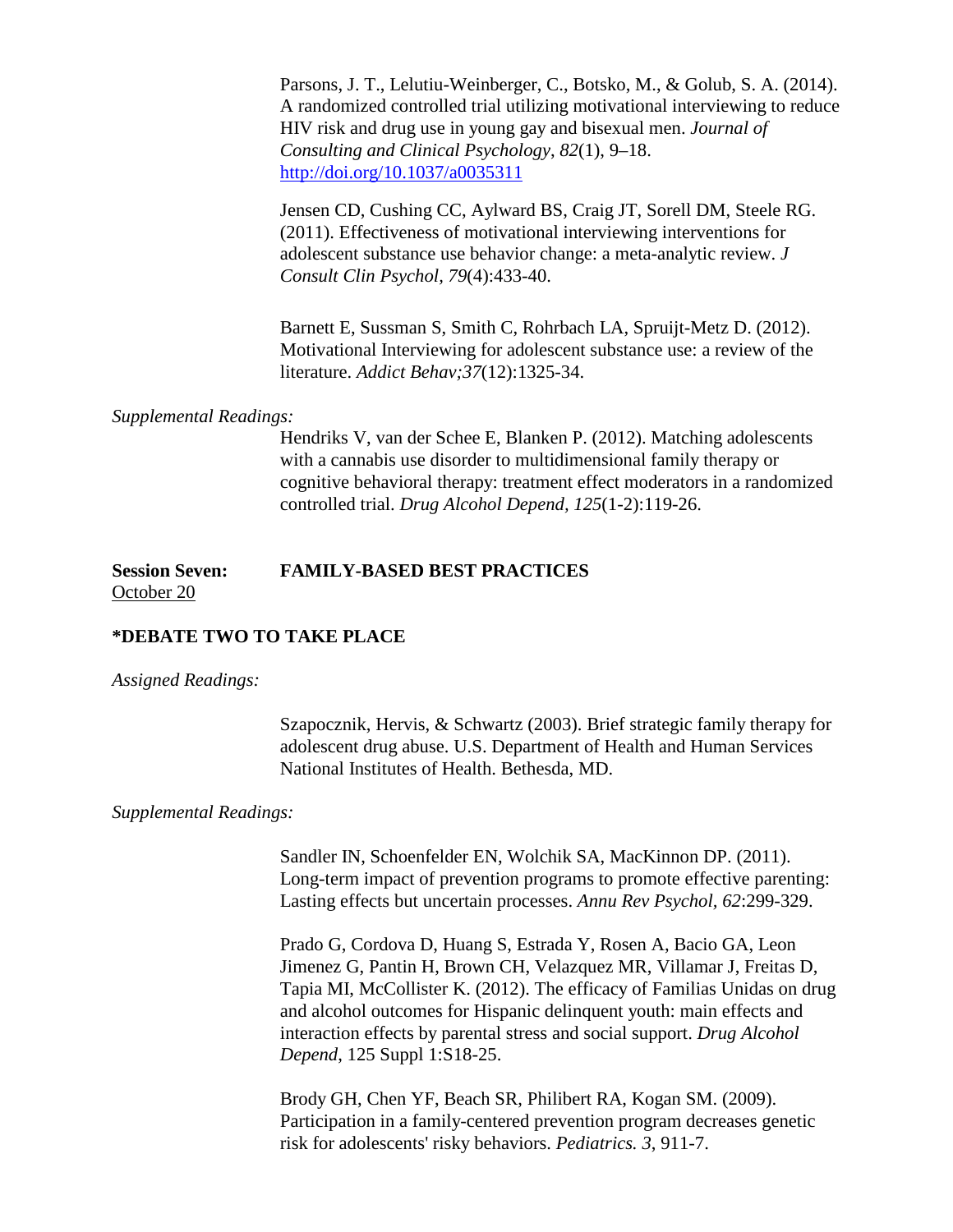#### **Session Eight: PEER-LED/SOCIAL NETWORK BEST PRACTICES** October 27

#### **\*DEBATE THREE TO TAKE PLACE**

| <b>Assigned Readings:</b>          | Sheppard CS, Golonka M, Costanzo PR. (2012). Evaluating the impact of<br>a substance use intervention program on the peer status and influence of<br>adolescent peer leaders. Prev Sci, 13(1), 75-85.                                                   |
|------------------------------------|---------------------------------------------------------------------------------------------------------------------------------------------------------------------------------------------------------------------------------------------------------|
|                                    | Valente, T. W., Ritt-Olsen, A., Stacy, A., Unger, J. B., Okamato, J., &<br>Sussman, S. (2007). Peer acceleration: Effects of a social network<br>tailored substance abuse prevention program among high risk<br>adolescents. Addiction, 102, 1804-1815. |
|                                    | Dolcini MM, Harper GW, Watson SE, Catania JA, Ellen JM. (2005).<br>Friends in the 'hood: Should peer-based health promotion programs target<br>nonschool friendship networks? J Adolesc Health, 36(3):267.e6-15.                                        |
| <b>Supplemental Readings:</b>      |                                                                                                                                                                                                                                                         |
|                                    | Dishion TJ, Poulin F, Burraston B. (2001). Peer group dynamics<br>associated with iatrogenic effects in group interventions with high-risk<br>young adolescents. New Dir Child Adolesc Dev, (91):79-92.                                                 |
| <b>Session Nine:</b><br>November 3 | <b>SCHOOL-BASED BEST PRACTICES</b>                                                                                                                                                                                                                      |
| <b>Assigned Readings:</b>          | keepin' it REAL Binder (curriculum).                                                                                                                                                                                                                    |
|                                    | Vulie C Mercialie EE Elek E Ductmen D Weggteff DA Hook                                                                                                                                                                                                  |

Kulis S, Marsiglia FF, Elek E, Dustman P, Wagstaff DA, Hecht ML.(2005). Mexican/Mexican American Adolescents and keepin' it REAL: An Evidence-Based Substance Use Prevention Program. *Child Sch, 27*(3):133-145.

*Supplemental Readings:*

Kellam SG, Wang W, Mackenzie AC, Brown CH, Ompad DC, Or F, Ialongo NS, Poduska JM, Windham A. (2012). The Impact of the Good Behavior Game, a Universal Classroom-Based Preventive Intervention in First and Second Grades, on High-Risk Sexual Behaviors and Drug Abuse and Dependence Disorders into Young Adulthood. *Prev Sci.* [Epub ahead of print]

Botvin GJ, Kantor LW. (2000). Preventing alcohol and tobacco use through life skills training. *Alcohol Res Health, 24*(4):250-7.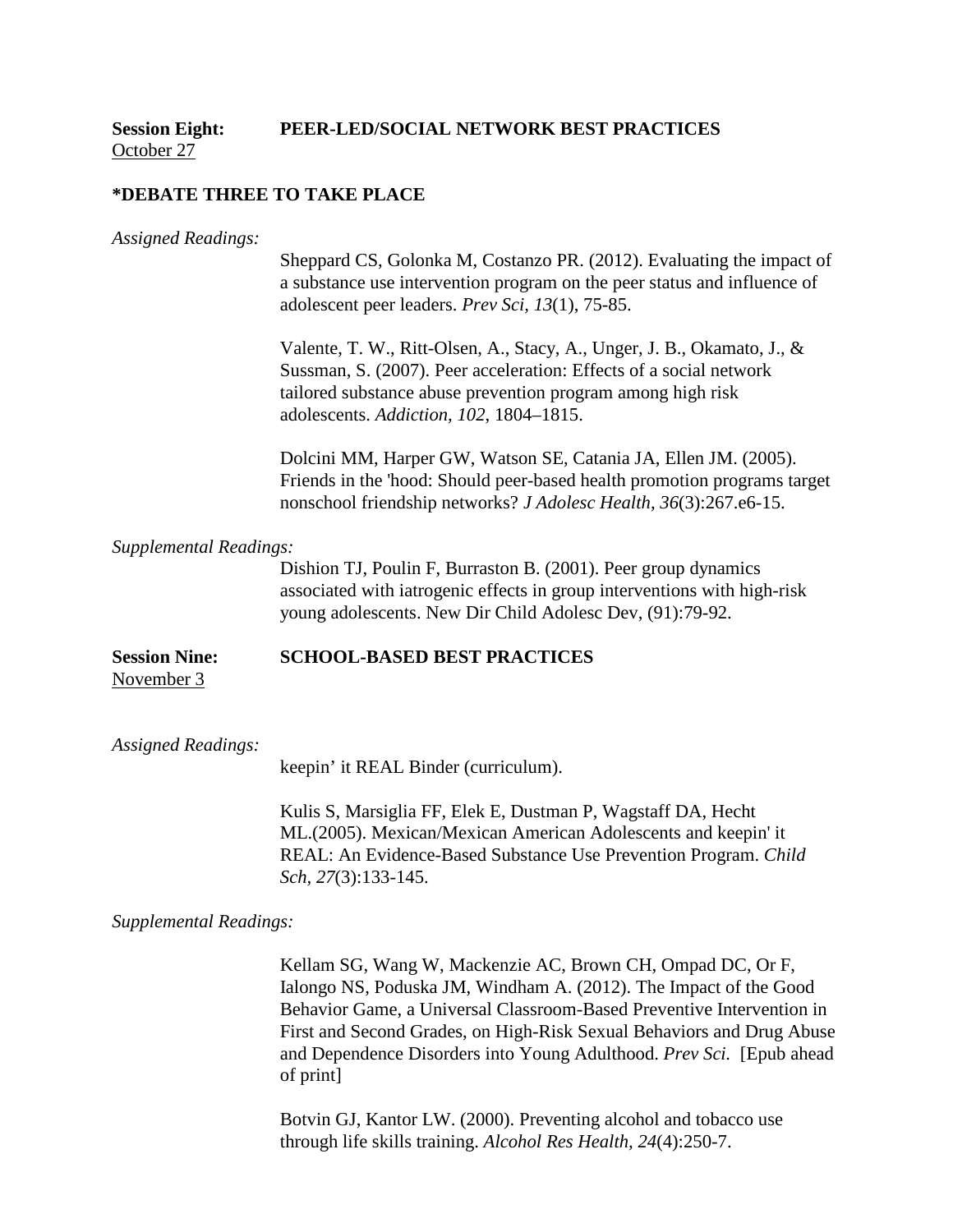Stormshak EA, Dishion TJ. (2009). A school-based, family-centered intervention to prevent substance use: the family check-up. *Am J Drug Alcohol Abuse, 35*(4):227-32.

## **Session Ten: COMMUNITY-BASED BEST PRACTICES** November 10

#### **\*APPROACH SECTION DUE**

*Guest Speaker: Ritesh Mistry, PhD, University of Michigan School of Public Health, Health Behavior and Health Education*

#### *Assigned Readings:*

Brown EC1, Hawkins JD, Rhew IC, Shapiro VB, Abbott RD, Oesterle S, Arthur MW, Briney JS, Catalano RF. (2014). Prevention system mediation of communities that care effects on youth outcomes. Prev Sci., 5, 623-32. doi: 10.1007/s11121-013-0413-7.

Hawkins JD, Oesterle S, Brown EC, Monahan KC, Abbott RD, Arthur MW, Catalano RF. (2012). Sustained decreases in risk exposure and youth problem behaviors after installation of the Communities That Care prevention system in a randomized trial. *Arch Pediatr Adolesc Med,*  166(2):141-8.

Spoth R, Redmond C, Shin C, Greenberg M, Clair S, Feinberg M. (2007). Substance-use outcomes at 18 months past baseline: the PROSPER Community-University Partnership Trial. *Am J Prev Med*, *32*(5):395-402.

#### *Supplemental Readings:*

IOM (Institute of Medicine). 2012. *An integrated framework for assessing the value of community-based prevention*. Washington, DC: The National Academies Press.

#### **Session Eleven: POLICY AND STRUCTURAL LEVEL**  November 17

### **\*DEBATE FOUR TO TAKE PLACE**

*Film: The House I Live In (2012)*

*Assigned Readings:*

National Prevention Council, National Prevention Strategy, Washington, DC: U.S. Department of Health and Human Services, Office of the Surgeon General, 2011.

IOM (Institute of Medicine). 2012. Primary Care and Public Health: Exploring Integration to Improve Population Health. Washington, DC: The National Academies Press.